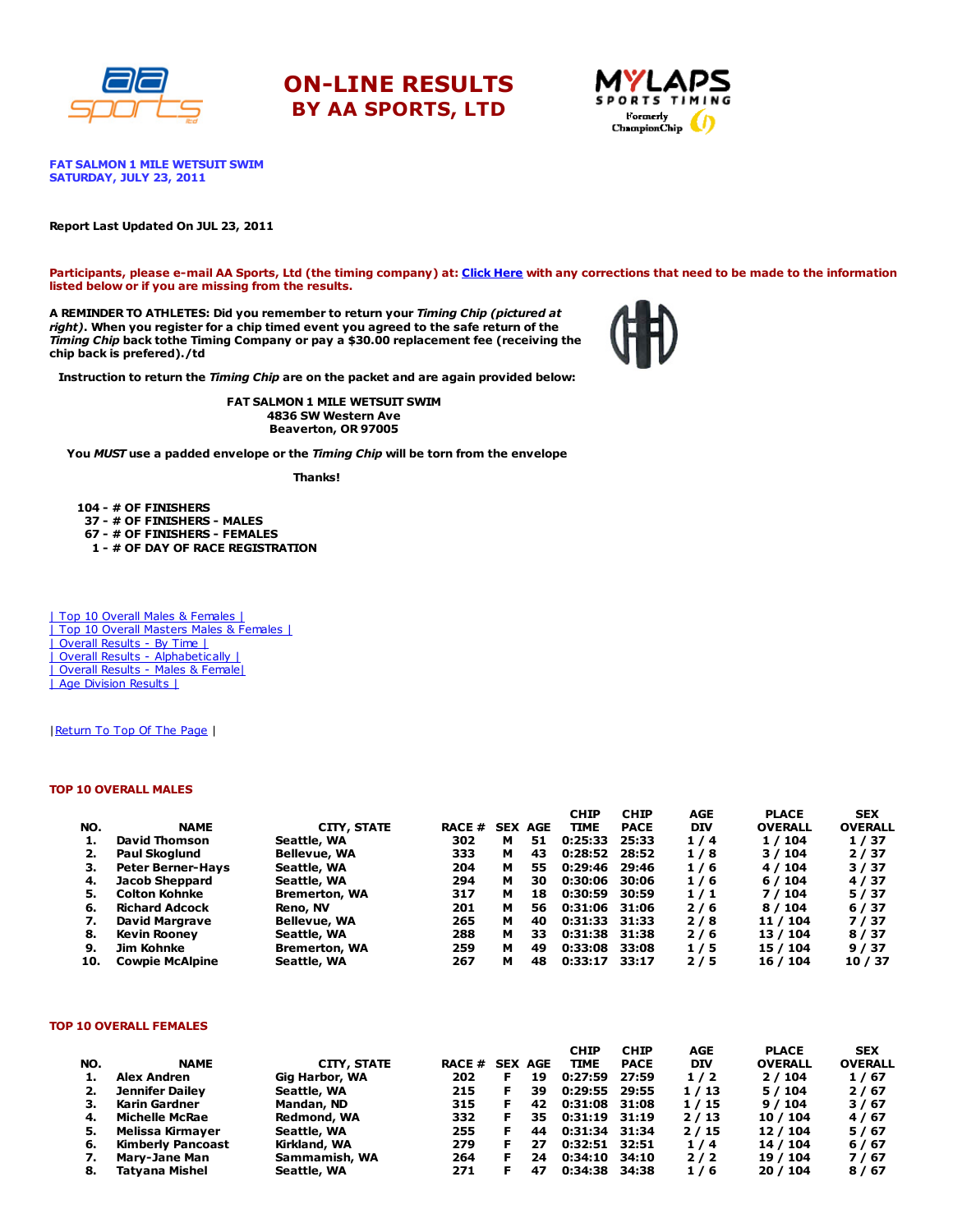| 9. Emilie Knutson | Seattle, WA   |  |  |  | 258 F 36 0:34:44 34:44 3/13 21/104 9/67  |  |
|-------------------|---------------|--|--|--|------------------------------------------|--|
| 10. Rachel Escoto | Snohomish, WA |  |  |  | 225 F 42 0:35:14 35:14 3/15 24/104 10/67 |  |

# | Return To Top Of The Page |

## TOP 10 OVERALL MASTERS MALES

|     |                          |                      |               |   |                | <b>CHIP</b>     | <b>CHIP</b> | AGE        | <b>PLACE</b>   | <b>SEX</b>     |
|-----|--------------------------|----------------------|---------------|---|----------------|-----------------|-------------|------------|----------------|----------------|
| NO. | <b>NAME</b>              | CITY, STATE          | <b>RACE #</b> |   | <b>SEX AGE</b> | <b>TIME</b>     | <b>PACE</b> | <b>DIV</b> | <b>OVERALL</b> | <b>OVERALL</b> |
|     | <b>David Thomson</b>     | Seattle, WA          | 302           | м | 51             | 0:25:33         | 25:33       | 1/4        | 1/104          | 1/37           |
| 2.  | <b>Paul Skoglund</b>     | <b>Bellevue, WA</b>  | 333           | м | 43             | 0:28:52         | 28:52       | 1/8        | 3/104          | 2/37           |
| з.  | <b>Peter Berner-Havs</b> | Seattle, WA          | 204           | м | 55             | 0:29:46         | 29:46       | 1/6        | 4 / 104        | 3/37           |
| 4.  | <b>Richard Adcock</b>    | Reno, NV             | 201           | м | 56             | 0:31:06 31:06   |             | 2/6        | 8/104          | 6/37           |
| 5.  | <b>David Margrave</b>    | <b>Bellevue, WA</b>  | 265           | м | 40             | $0:31:33$ 31:33 |             | 2/8        | 11 / 104       | 7/37           |
| 6.  | Jim Kohnke               | <b>Bremerton, WA</b> | 259           | м | 49             | 0:33:08         | 33:08       | 1/5        | 15 / 104       | 9/37           |
| 7.  | <b>Cowpie McAlpine</b>   | Seattle, WA          | 267           | м | 48             | 0:33:17         | 33:17       | 2/5        | 16 / 104       | 10/37          |
| 8.  | <b>Steve Sussex</b>      | Mercer Island, WA    | 300           | м | 55             | 0:34:48         | 34:48       | 3/6        | 22/104         | 13/37          |
| 9.  | <b>Cary Clark</b>        | Seattle, WA          | 212           | м | 43             | 0:35:13         | 35:13       | 3/8        | 23 / 104       | 14 / 37        |
| 10. | Louis Frank              | <b>Ruston, WA</b>    | 229           | м | 42             | 0:35:40         | 35:40       | 4/8        | 27 / 104       | 16 / 37        |

## TOP 10 OVERALL MASTERS FEMALES

|     |                           |                        |               |    |                | <b>CHIP</b>   | <b>CHIP</b> | AGE        | <b>PLACE</b>   | <b>SEX</b>     |
|-----|---------------------------|------------------------|---------------|----|----------------|---------------|-------------|------------|----------------|----------------|
| NO. | <b>NAME</b>               | CITY, STATE            | <b>RACE #</b> |    | <b>SEX AGE</b> | <b>TIME</b>   | <b>PACE</b> | <b>DIV</b> | <b>OVERALL</b> | <b>OVERALL</b> |
|     | Karin Gardner             | Mandan, ND             | 315           |    | 42             | 0:31:08       | 31:08       | 1/15       | 9/104          | 3/67           |
|     | Melissa Kirmaver          | Seattle, WA            | 255           | F. | 44             | 0:31:34 31:34 |             | 2/15       | 12 / 104       | 5/67           |
| з.  | Tatvana Mishel            | Seattle, WA            | 271           |    | 47             | 0:34:38       | 34:38       | 1/6        | 20 / 104       | 8/67           |
| 4.  | <b>Rachel Escoto</b>      | Snohomish, WA          | 225           |    | 42             | 0:35:14 35:14 |             | 3/15       | 24 / 104       | 10/67          |
| 5.  | <b>Francesca Leonetti</b> | Seattle, WA            | 261           |    | 42             | 0:35:45 35:45 |             | 4/15       | 28 / 104       | 12/67          |
| 6.  | Judi McAlpine             | Seattle, WA            | 269           | F. | 45             | 0:36:27       | 36:27       | 2/6        | 31 / 104       | 13/67          |
|     | Karen Buttram             | Seattle, WA            | 208           | F. | 54             | 0:37:48 37:48 |             | 1/13       | 37 / 104       | 16/67          |
| 8.  | Susan Whiting             | Seattle, WA            | 309           | F. | 46             | 0:38:05       | 38:05       | 3/6        | 40 / 104       | 18/67          |
| 9.  | <b>Sandy Laurence</b>     | <b>Woodinville, WA</b> | 260           |    | 54             | 0:38:13       | 38:13       | 2/13       | 41 / 104       | 19/67          |
| 10. | Kathy Kirmayer            | Silver Spring, MD      | 254           |    | 47             | 0:38:26       | 38:26       | 4/6        | 42 / 104       | 20/67          |

# | Return To Top Of The Page

# MEN'S & WOMEN'S OVERALL RESULTS - 1 MILE WETSUIT

|     |                           |                          |       |                |    | <b>CHIP</b> | <b>CHIP</b> | <b>AGE</b> | <b>PLACE</b>   | <b>SEX</b>     |
|-----|---------------------------|--------------------------|-------|----------------|----|-------------|-------------|------------|----------------|----------------|
| NO. | <b>NAME</b>               | <b>CITY, STATE</b>       | RACE# | <b>SEX AGE</b> |    | <b>TIME</b> | <b>PACE</b> | <b>DIV</b> | <b>OVERALL</b> | <b>OVERALL</b> |
| 1.  | <b>David Thomson</b>      | Seattle, WA              | 302   | м              | 51 | 0:25:33     | 25:33       | 1/4        | 1/104          | 1/37           |
| 2.  | <b>Alex Andren</b>        | <b>Gig Harbor, WA</b>    | 202   | F              | 19 | 0:27:59     | 27:59       | 1/2        | 2/104          | 1/67           |
| з.  | <b>Paul Skoglund</b>      | <b>Bellevue, WA</b>      | 333   | м              | 43 | 0:28:52     | 28:52       | 1/8        | 3 / 104        | 2/37           |
| 4.  | <b>Peter Berner-Hays</b>  | Seattle, WA              | 204   | м              | 55 | 0:29:46     | 29:46       | 1/6        | 4 / 104        | 3/37           |
| 5.  | <b>Jennifer Dailev</b>    | Seattle, WA              | 215   | F              | 39 | 0:29:55     | 29:55       | 1/13       | 5/104          | 2/67           |
| 6.  | <b>Jacob Sheppard</b>     | Seattle, WA              | 294   | M              | 30 | 0:30:06     | 30:06       | 1/6        | 6/104          | 4/37           |
| 7.  | <b>Colton Kohnke</b>      | <b>Bremerton, WA</b>     | 317   | м              | 18 | 0:30:59     | 30:59       | 1/1        | 7 / 104        | 5/37           |
| 8.  | <b>Richard Adcock</b>     | Reno, NV                 | 201   | м              | 56 | 0:31:06     | 31:06       | 2/6        | 8/104          | 6/37           |
| 9.  | <b>Karin Gardner</b>      | Mandan, ND               | 315   | F              | 42 | 0:31:08     | 31:08       | 1/15       | 9/104          | 3/67           |
| 10. | <b>Michelle McRae</b>     | Redmond, WA              | 332   | F              | 35 | 0:31:19     | 31:19       | 2/13       | 10 / 104       | 4/67           |
| 11. | <b>David Margrave</b>     | <b>Bellevue, WA</b>      | 265   | M              | 40 | 0:31:33     | 31:33       | 2/8        | 11 / 104       | 7/37           |
| 12. | Melissa Kirmayer          | Seattle, WA              | 255   | F              | 44 | 0:31:34     | 31:34       | 2/15       | 12/104         | 5/67           |
| 13. | <b>Kevin Rooney</b>       | Seattle, WA              | 288   | м              | 33 | 0:31:38     | 31:38       | 2/6        | 13 / 104       | 8/37           |
| 14. | <b>Kimberly Pancoast</b>  | Kirkland, WA             | 279   | F              | 27 | 0:32:51     | 32:51       | 1/4        | 14 / 104       | 6/67           |
| 15. | Jim Kohnke                | <b>Bremerton, WA</b>     | 259   | м              | 49 | 0:33:08     | 33:08       | 1/5        | 15 / 104       | 9/37           |
| 16. | <b>Cowpie McAlpine</b>    | Seattle, WA              | 267   | м              | 48 | 0:33:17     | 33:17       | 2/5        | 16 / 104       | 10/37          |
| 17. | <b>Brian Guillen</b>      | Issaquah, WA             | 233   | м              | 36 | 0:33:55     | 33:55       | 1/4        | 17 / 104       | 11 / 37        |
| 18. | <b>Brett Buchholz</b>     | Seattle, WA              | 206   | M              | 38 | 0:34:03     | 34:03       | 2/4        | 18 / 104       | 12/37          |
| 19. | Mary-Jane Man             | Sammamish, WA            | 264   | F              | 24 | 0:34:10     | 34:10       | 2/2        | 19 / 104       | 7/67           |
| 20. | Tatyana Mishel            | Seattle, WA              | 271   | F              | 47 | 0:34:38     | 34:38       | 1/6        | 20 / 104       | 8/67           |
| 21. | <b>Emilie Knutson</b>     | Seattle, WA              | 258   | F              | 36 | 0:34:44     | 34:44       | 3/13       | 21 / 104       | 9/67           |
| 22. | <b>Steve Sussex</b>       | <b>Mercer Island, WA</b> | 300   | M              | 55 | 0:34:48     | 34:48       | 3/6        | 22 / 104       | 13/37          |
| 23. | <b>Cary Clark</b>         | Seattle, WA              | 212   | м              | 43 | 0:35:13     | 35:13       | 3/8        | 23 / 104       | 14 / 37        |
| 24. | <b>Rachel Escoto</b>      | Snohomish, WA            | 225   | F              | 42 | 0:35:14     | 35:14       | 3/15       | 24 / 104       | 10 / 67        |
| 25. | Gary Kamikawa             | <b>Bothell, WA</b>       | 250   | м              | 33 | 0:35:17     | 35:17       | 3/6        | 25 / 104       | 15 / 37        |
| 26. | <b>Jennifer Gutierrez</b> | <b>Bellevue, WA</b>      | 234   | F              | 36 | 0:35:32     | 35:32       | 4/13       | 26 / 104       | 11 / 67        |
| 27. | <b>Louis Frank</b>        | <b>Ruston, WA</b>        | 229   | м              | 42 | 0:35:40     | 35:40       | 4/8        | 27 / 104       | 16 / 37        |
| 28. | <b>Francesca Leonetti</b> | Seattle, WA              | 261   | F              | 42 | 0:35:45     | 35:45       | 4/15       | 28 / 104       | 12/67          |
| 29. | <b>Chuck Cathey</b>       | Seattle, WA              | 209   | м              | 58 | 0:36:09     | 36:09       | 4/6        | 29 / 104       | 17 / 37        |
| 30. | <b>Kurt Johnson</b>       | Freeland, WA             | 249   | М              | 57 | 0:36:12     | 36:12       | 5/6        | 30 / 104       | 18 / 37        |
| 31. | Judi McAlpine             | Seattle, WA              | 269   | F              | 45 | 0:36:27     | 36:27       | 2/6        | 31 / 104       | 13/67          |